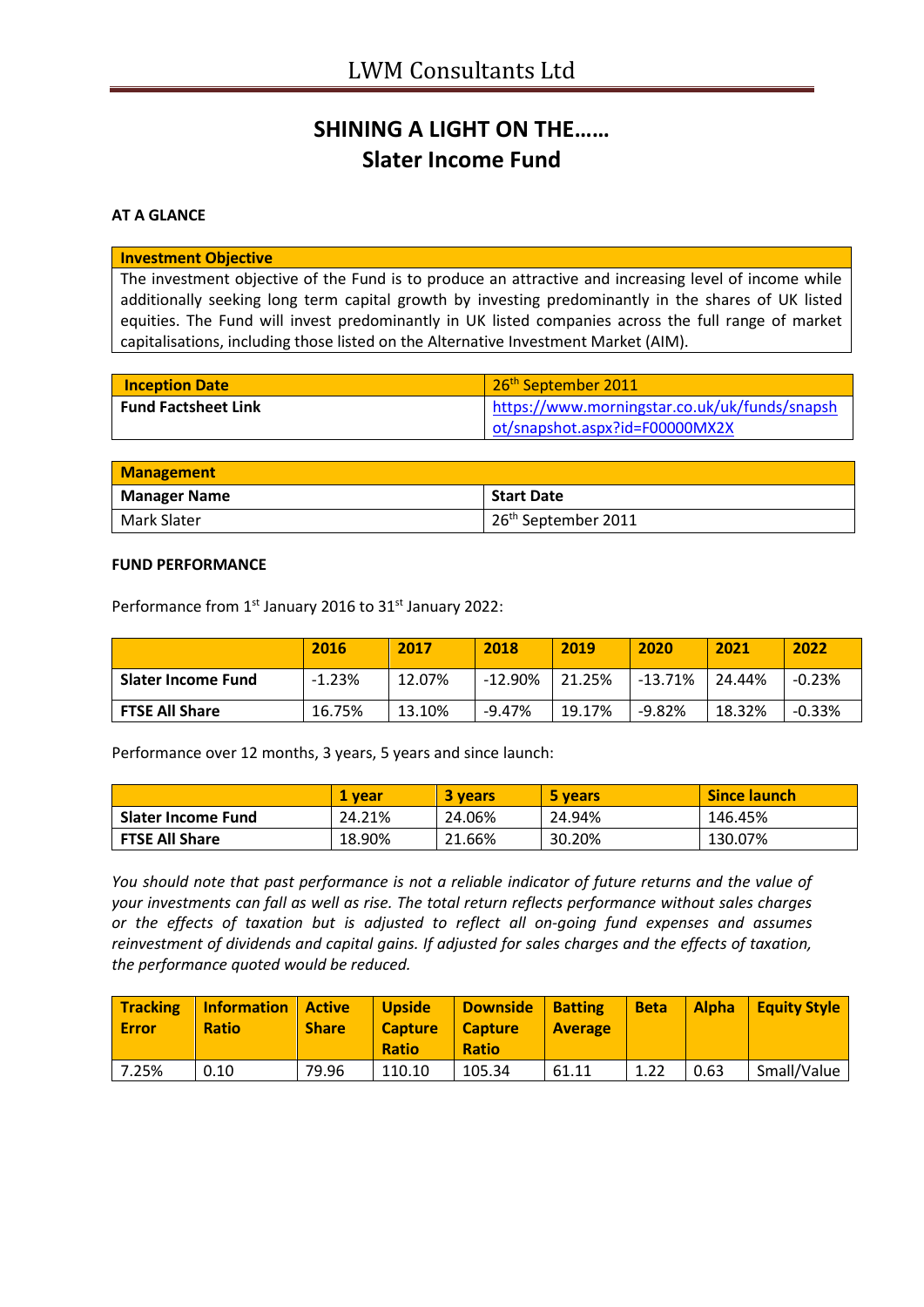# LWM Consultants Ltd

| <b>Volatility Measurements</b> |        |
|--------------------------------|--------|
| 3-Yr Std Dev (volatility)      | 20.16% |
| 3-Yr Mean Return (average)     | 7.45%  |

| <b>Investment Style Details</b> |        |  |
|---------------------------------|--------|--|
| Giant                           | 16.23% |  |
| Large                           | 13.66% |  |
| Medium                          | 5.06%  |  |
| Small                           | 14.67% |  |
| Micro                           | 42.59% |  |

| Top 5 Holdings - 40 Equity Holdings |                               |       |
|-------------------------------------|-------------------------------|-------|
| Sureserve Group PLC                 | Industrials                   | 4.93% |
| Supermarket Income REIT Ord         |                               | 4.28% |
| Legal & General Group PLC           | <b>Financial Services</b>     | 4.16% |
| Phoenix Group Holdings PLC          | <b>Financial Services</b>     | 3.87% |
| STV Group PLC                       | <b>Communication Services</b> | 3.84% |

| <b>Top 5 Sectors</b>      |        |
|---------------------------|--------|
| <b>Financial Services</b> | 34.13% |
| Industrials               | 12.34% |
| <b>Consumer Cyclical</b>  | 9.92%  |
| <b>Consumer Defensive</b> | 9.67%  |
| <b>Basic Materials</b>    | 6.30%  |

## **UPDATE….**

This was our second update with the team. The fund had been through a period of underperformance and has recently undergone some changes which has seen an improvement. This has continued.

It is a multi-cap strategy but is currently tilted towards small and micro-cap stocks. They are a true income fund and if the dividend of a company drops below 2.5% then they will normally sell that stock. The aim is to deliver strong dividend yields and growth.

They have three buckets across growth stocks (40%), cyclical (20%) and dividend stalwarts (40%). They will only pay out what they get so this is a natural dividend fund.

The new strategy is focused on around 40 companies and their screening looks at cash flow, balance sheets and profits. They run with an investment committee who ultimately make the decisions on what should be included. This is a buy and hold strategy and so the holdings should look similar from month to month.

As some additional background, the fund was established in 2011, with the aim to deliver a yield 20% above the FTSE All Share Index. Up to 2015 the fund performed well, and then it underperformed. Over the last 18 months the new strategy has started to deliver on the performance they would expect to see. The dividend yield did drop back after 2020 but it is now close to 2019 levels.